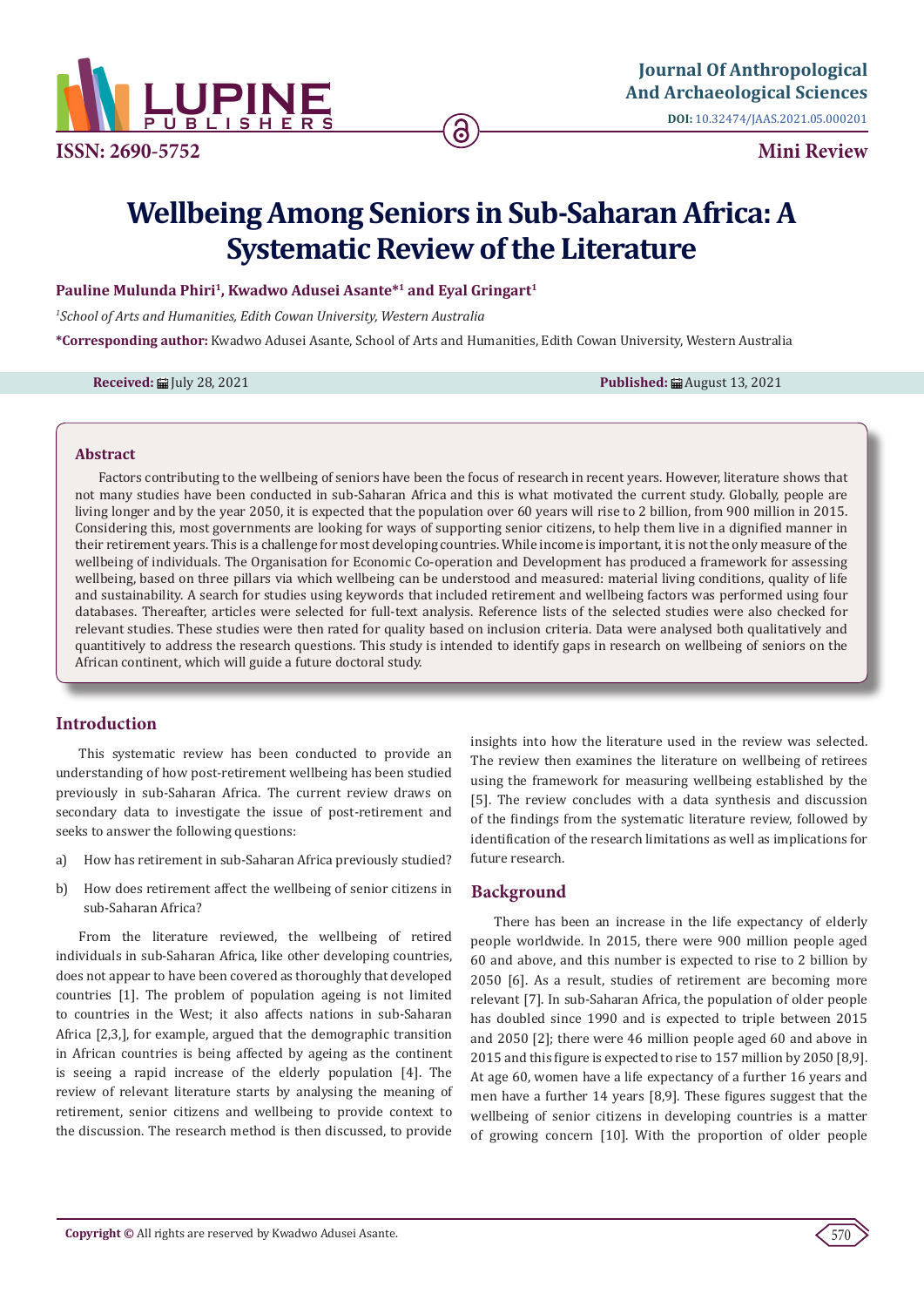increasing globally, ageing is becoming an important issue for policy makers [9]. Consequently, the wellbeing of seniors has been a focus of research in recent years. This change in demographics is also important for policy makers and researchers in understanding how individuals are preparing for the increase in life expectancy [11]. Various academic fields have conducted studies relating to the increased longevity among seniors. For example, [12] examined how older Ghanaians living in Ghana and Australia interpret active ageing [13]. discussed the public health challenges presented by population ageing.

#### **Defining retirement**

Retirement is defined as 'withdrawal from the work-force altogether or the end of a person's active working life' [14]. It can also be considered an event that signals the beginning of a new stage in life [15]. Yet research shows that many retired people reverse their decision at a later stage and return to work [16- 18]. The reasons for such return are varied, including financial need and boredom [18]. While most developed countries such as Australia do not have a mandatory retirement age for the majority of jobs [19], the eligibility age for government benefits is used as the official retirement age [16]. Although the choice of timing of retirement is determined by individuals, it is likely to be influenced by factors such as financial situation, health status, employment opportunities and partner co-ordination [18]. For some people, exiting the workforce occurs when they reach the pension age of 65.5 in Australia (rising to 67 in July 2023); for others, it occurs when they can access their superannuation [20]. Almost all sub-Saharan African countries have a mandatory retirement age, though this varies from country to country [21,22]. For example, in Zambia, early retirement occurs at age 55 while normal retirement occurs at age 60 and late retirement occurs at age 65 [23]. In some cases, individuals choose to transition into retirement by moving from full-time to part-time roles [15]; this phase can be referred to as semi-retirement [15] or partial retirement [17]. There are various reasons why individuals may choose these options. Some opt to reduce their work hours so they can remain in the workforce as a way of keeping the mind active [24]. For the current systematic review, retirement refers to those who have left the workforce permanently. Those that choose to return to work, for whatever reason, are considered semi-retired if working part-time and not retired if working in full-time positions.

#### **Defining Senior Citizens**

The term 'senior citizens' is used to refer to members of the community who are elderly or of old age [25]. Literature suggests that there is no clear definition of 'elderly' or 'old' [10]; however, most references to old age by the United Nations and the WHO refer to elderly or old age as those aged 60 years and above [26,9].

### **Defining wellbeing**

There is no universal definition of wellbeing, and some researchers suggest that the concept remains uncertain [27]. This is affirmed by [28], who further stated that it may not be possible to reach a consensus on what the concept of wellbeing means. The challenge in defining wellbeing can be attributed to the different ways in which people understand this concept, which also depends on the context [29]. Despite this, wellbeing is considered an ideal that almost everyone recognises and wishes to attain in their lives [28]. Researchers relate wellbeing to happiness, quality of life or life satisfaction [30]. [29] also relates wellbeing to personal success or happiness, and further states that sometimes wellbeing is equated with life satisfaction, at the expense of other important sides of wellbeing. The OECD has provided a framework for measuring wellbeing [5]. For the OECD, though wellbeing may not have a single definition, there is a consensus among most experts and members of the public that it involves meeting various human needs. Human needs, such as being in good health, are considered essential as they make it possible for an individual to perform other tasks that improve wellbeing, including, but not limited to, being able to work.

This framework has established three pillars via which wellbeing can be understood and measured: living conditions, quality of life and sustainability. Material living conditions include income and wealth, job and earnings, and housing. These elements are necessary for material wellbeing because they provide individuals with self-fulfillment as well as self-esteem. Quality of life relates to health status, work and life balance, education and skills, civic engagement and governance, social connections, environmental quality, personal security, and subjective wellbeing. Being healthy is important in itself and enables individuals to perform activities that are relevant to wellbeing such as work. Subjective wellbeing includes happiness, life satisfaction and personal affect [31]. [32] confirms that quality of life experiences is associated with feelings of happiness and life satisfaction. The OECD framework includes the ability to sustain wellbeing over time as the third pillar. This relates to how decisions taken today affect the different stocks of capital (i.e. economic, environmental, human, and social) over a period. Although wellbeing may not be easy to define, it is an achievable state [29]. When it comes to retirement, financial satisfaction is not the only measure of wellbeing; reasons for retirement as well as health of the retired individual also have an effect on wellbeing [33]. Thus, the framework provided by the OECD provides important guidelines on what is considered in measures of wellbeing.

### **Method**

#### **Literature Search**

A comprehensive literature search was conducted across four databases: Scopus, Web of Science, Psychinfo and Proquest. The search was guided by the OECD's Quality of Life and Material Living Conditions dimensions of measuring wellbeing. Separate searches were carried out using each of the dimensions plus the word retirement. The searches under each dimension were done on Africa first and, if no data were available, the search was opened up to other regions.

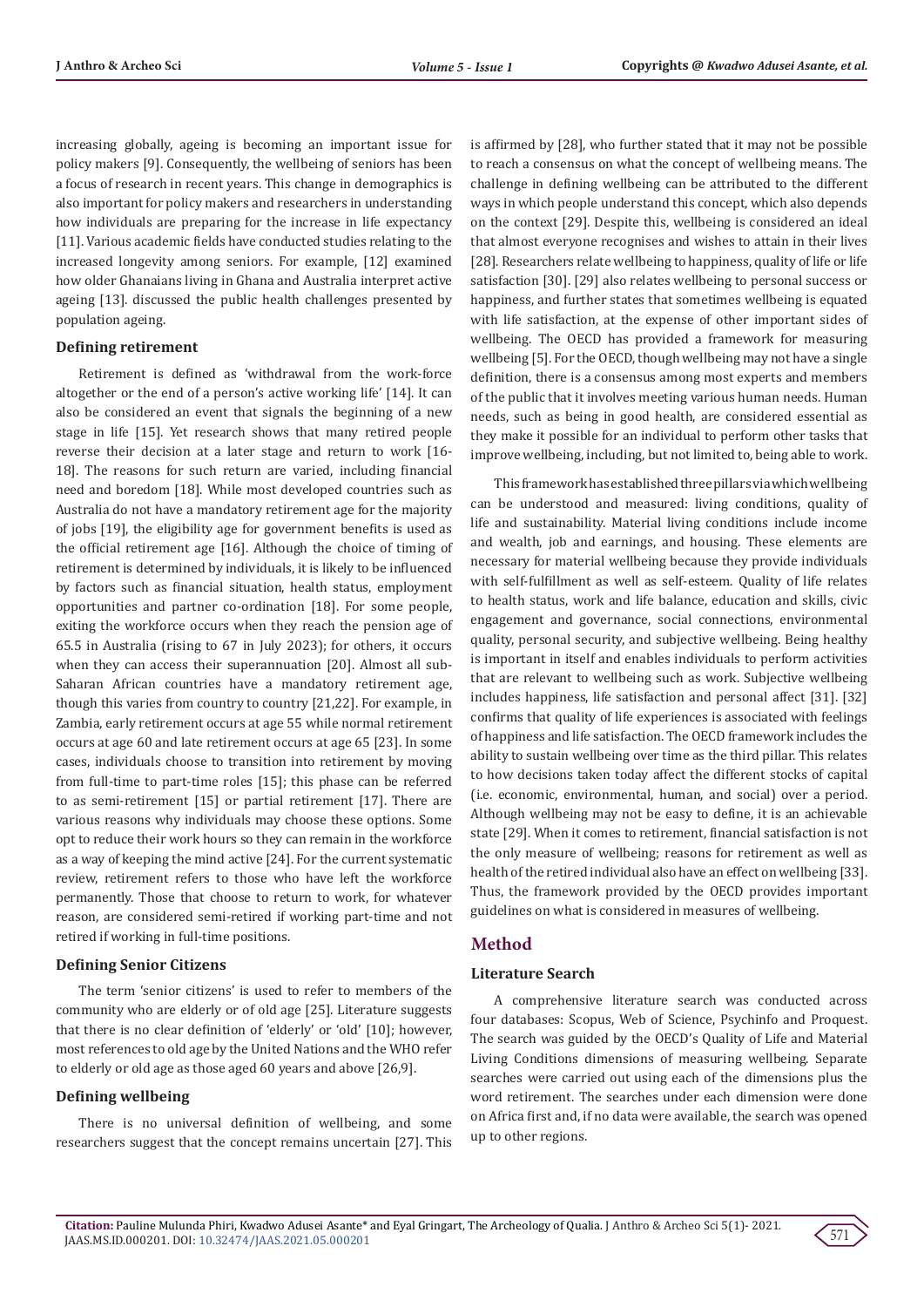### **Article selection–Inclusion criteria**

Articles included were those that were published in English, those that were published in peer-reviewed journals and those based on studies that used each of the 11 dimensions of the OECD framework in the context of retirement. There was no restriction on research design; both qualitative and quantitative studies as well as mixed methods were included. There was no restriction based on gender of participants.

### **Article selection-Exclusion criteria**

Articles that did not include a study or those where studies did not relate to senior citizens were excluded.

#### **Data Extraction**

A total of 1,053 articles were obtained from Scopus, Psychinfo, Web of Science and Proquest. After screening for abstracts, duplicated articles and articles that did not meet pre-established criteria were removed. Articles were then selected for full-text analysis. Reference lists of the selected articles were also checked

for relevant studies. The studies were then rated for quality based on inclusion criteria. Thereafter, data were analysed both qualitatively and quantitatively to address the research questions.

### **Measures of Wellbeing in Relation to Post-Retirement Living**

### **Source: Organisation for Economic Co-operation and Development [OECD] (2011)**

This review investigates wellbeing in post-retirement, using the 2011 OECD framework. The OECD report does not elaborate on the third dimension-sustainability of wellbeing over time-due to non-availability of data and other logistical issues. As a result, the third dimension is not included in the systematic review.

#### **Quality of life**

Quality of life has been established as one of the three pillars of wellbeing [5] and has been examined in relation to post-retirement living. Quality of life is defined by the [34] as:



a) individuals' perceptions of their position in life in the context of the culture and value systems in which they live and in relation to their goals, expectations, standards and concerns. It is a broad ranging concept affected in a complex way by the person's physical health, psychological state, level of independence, social relationships, personal beliefs and their relationship to salient features of their environment (Figure 1). Used in the American vocabulary at the end of the Second World War, it referred to

material goods such as cars, houses and appliances as well as having sufficient resources to live on post-retirement (Alexander & Willems, 1981 as cited in Farquhar, 1995). As noted above, attributes of quality of life include health status, work and life balance, education and skills, social connections, civic engagement and governance, environmental quality, personal security and life satisfaction [35]. These are discussed in turn below (Figure 2).

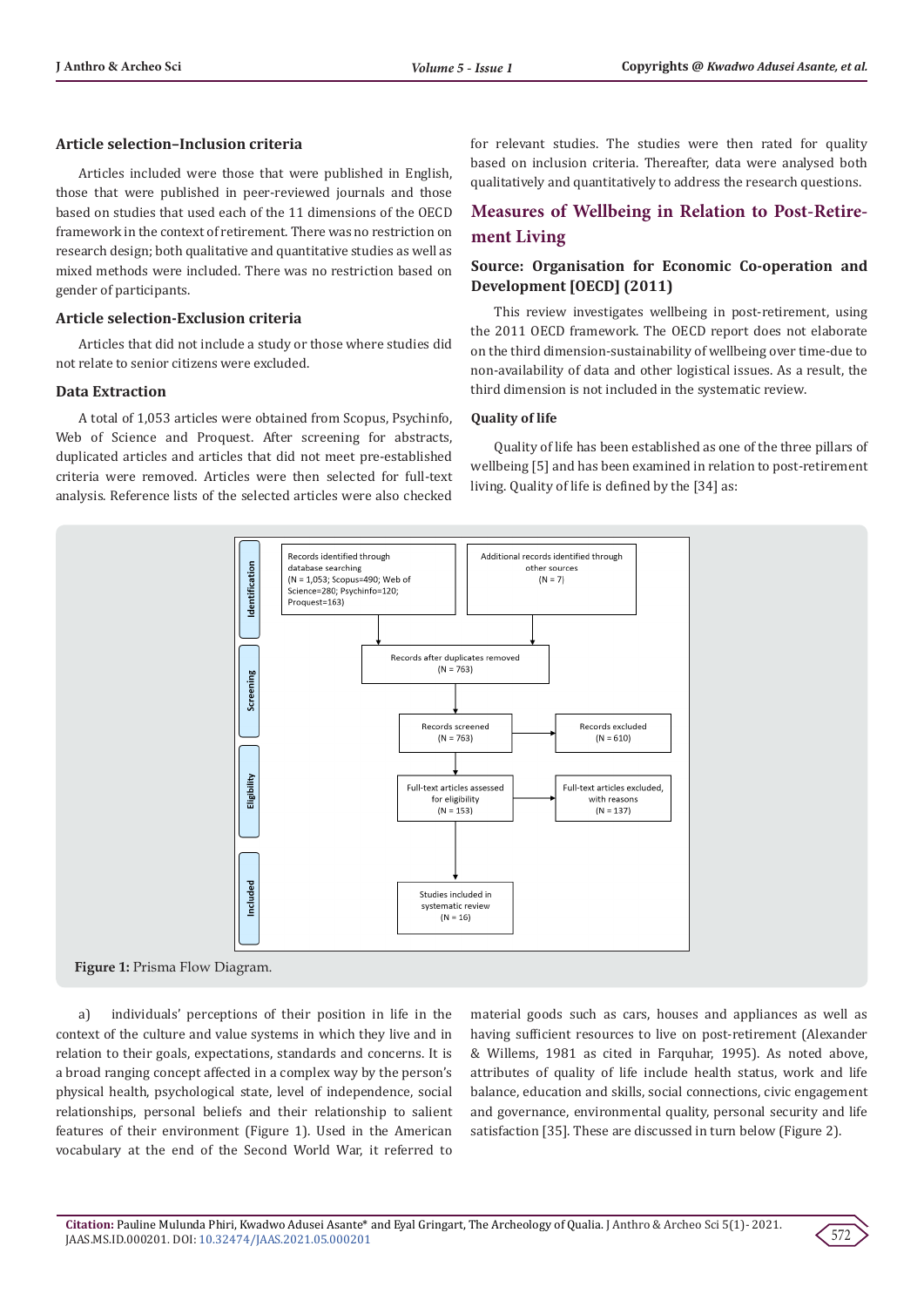

### **Health status**

Health is an important aspect of life as it enables people to function and contribute to society [5]. Health is vital for the wellbeing of individuals and also enables them to carry out a number of activities that further enhance their wellbeing [35]. For Durand (2015), health status relates to both physical and mental health. Physical health is an important factor in wellbeing postretirement, as confirmed by [36], who assert that good health is one of the factors that contribute to satisfaction in retirement. Further, poor health in older people can be delayed by engaging in physical activities and striving for good nutrition as a way of preventing chronic diseases such as diabetes, heart disease and high blood pressure [9]. Various studies have discussed health status as an attribute of quality-of-life post-retirement. The qualitative and quantitative articles analysed below investigate the importance attached to both physical and mental health.

### **Qualitative studies**

In a qualitative study, [37] examines 'the beliefs, perceptions and attitudes of two groups of aged males in a semi-urban area of South Africa' (p. 81). The study has two objectives:

- a) to focus on self-perceptions and attitudes of aged males towards themselves, significant others and the process of ageing, and
- b) to determine the culturally diverse perceptions and attitudes of aged males towards ageing and concomitant factors.

Two focus groups were formed-one comprising Black African men and the other White men. The participants were aged between 59 and 84 years and each group consisted of 12 men. The use of the qualitative approach allowed the author to gain an understanding of the meanings behind the experiences of the participants [38].

[37] finds that both groups acknowledged that good health, nutrition and exercise were important, and that health played a role in good self-image. The research participants acknowledged that although growing old was a good thing, without health and sufficient financial resources, life would be meaningless. In this regard, research participants who accessed the free services offered by the government found these satisfactory despite the long queues and hours of waiting; while participants who utilised private medical services did not endure long queues, the cost of the services had an effect on their income. The participants had access to health facilities and the choice of using government or private services, which was determined by income availability.

### **Quantitative study**

The effects of retirement on health were the basis for a study conducted in Norway that examined health changes in relation to work exit [39]. It was expected that retirement would have a positive impact on health behaviours and thereby improve health status. The research by [39] compared changes in health of individuals who were still in employment and those who had retired. The researchers purposefully chose participants who were in good health at the time of the study and used data from the Norwegian Study on Life Course, Ageing and Generation. The sample consisted of people aged 40–79 years. Two time periods were used, with T1 occurring in 2002 and T2 in 2007. [39] found that four out of 10 among those who were still in employment and those who had

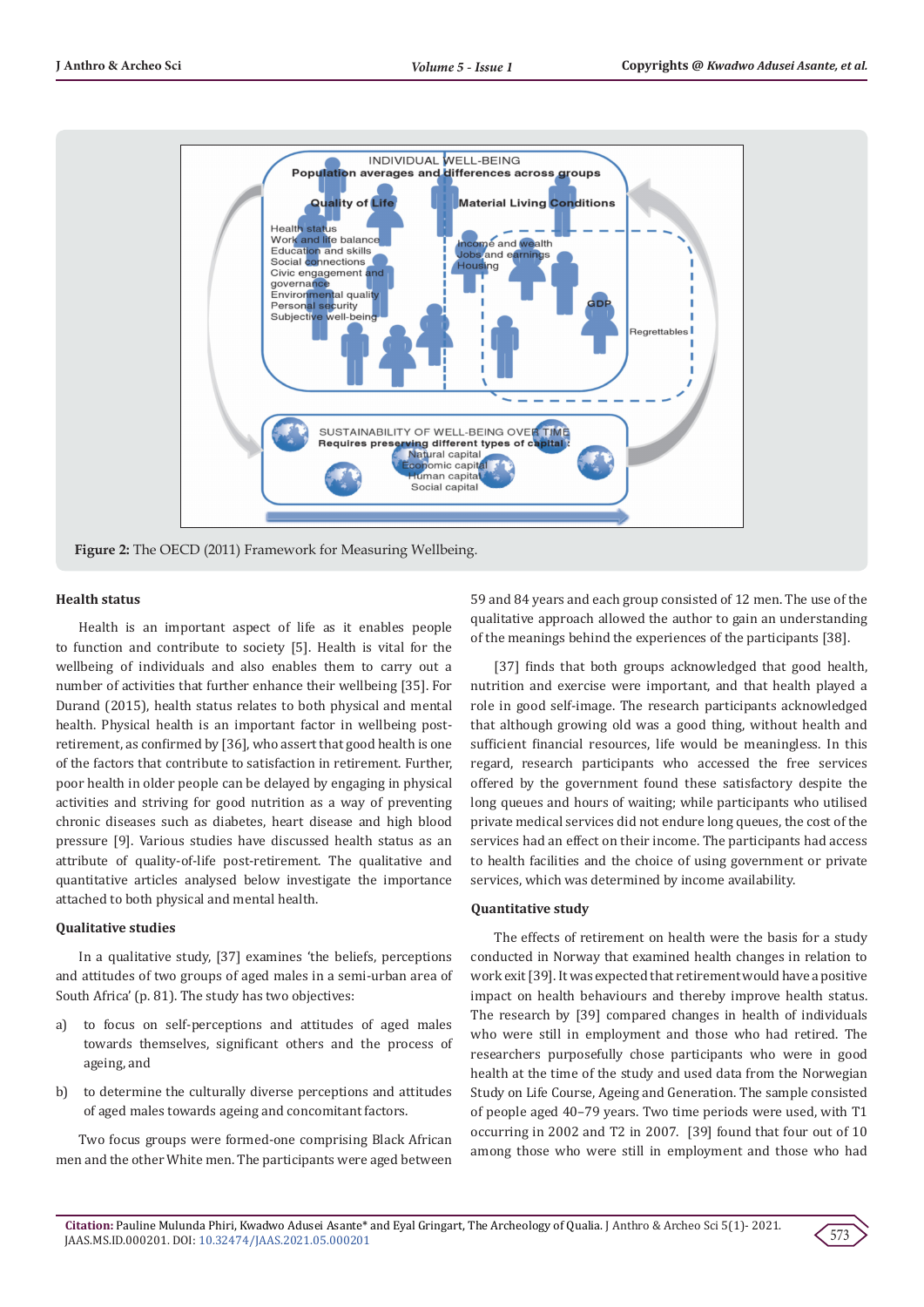retired reported no change in health status over the period of the study. Most of those who were retired reported that their health improved over the period compared with those who were still working. Retirees also reported an improvement in mental health compared with the employed participants. However, the difference in physical health was statistically insignificant. In considering the findings, the authors also noted the relationship between age and health and that health status is likely to decrease with age. Mental health in retirement years is equally as important as physical health. Chen et al. (2018) examined the relationship between 'anxiety and depression, the perceived adequacy of retirement savings and self-assessed longevity in China' [40]. [40] used data from a 2015 survey, carried out in China for individuals 40 years and above, to assess the association between mental health and how financially prepared the participants felt about themselves. The findings from the study showed that, on average, all participants were in good health, but about half felt that they did not have enough retirement savings. The majority nominated their children as their source of support if they needed financial assistance during their retirement years. Apart from assistance from their children, a few expected to receive support from their local government. The results indicated that there was a relationship between mental health and sufficient retirement savings. In this study, [40] found that while financial planning is an important aspect in preparation for retirement, health planning should also be incorporated as part of the process and argued that health promotion strategies should take a longterm perspective similar to the manner in which financial planning is conducted.

#### **Commentary**

Although ageing may lead to susceptibility to health disorders, it is possible for senior citizens to continue to experience satisfactory levels of wellbeing even while living with one or more diseases [9]. Nevertheless, access to good medical facilities becomes of primary importance in retirement years. Participants in the South African study by [37] acknowledged this fact and indicated that they had access to the health facilities in their community. The Black African participants in this study utilised the free medical services offered by the government, which they considered satisfactory, while the White participants preferred to use private medical services, which came at a cost. It can also be noted from the Norwegian study by [39] that retirement provides additional leisure time, which, if not used carefully, might lead to activities that damage the health. These could be in the form of inactivity, over-eating, or consuming alcohol. Proper health care is important and the extra time out of the workforce could be used to ensure that this is achieved. From the studies above, it can be noted that good physical health in retirement is just as important as good mental health. The findings by [40] showed that preparing financially for retirement can help to improve mental health, as a lack of financial preparedness could lead to psychological stress. The above discussion corroborates the OECD's categorization of health as a measure of wellbeing in postretirement. Good health enhances wellbeing and enables people to enjoy a more active post-retirement life.

#### **Work and life balance**

Balancing the need to earn sufficient income and the ill effects of too much work is an important issue in modern life [5]. One of the ways in which work, and life balance relates to people in post-retirement or on the cusp of retirement is access to flexible work opportunities. For example, one report has shown that the 'standard lock-step retirement' has become less prevalent, resulting in delayed retirement or people taking a flexible approach to retirement [24]. Thus, leaving the workforce is not limited to a set date, enabling individuals to choose when they leave employment and whether they leave on a gradual basis or at once. Although living longer is generally considered a positive, it has the potential to affect public finances. [41] indicate that one way in which this challenge can be managed is by extending working lives. Further, this report states that people in most countries will be expected to work until the relevant pension age or even beyond. The report notes that most countries have increased the state pension eligibility age and, in most cases, aligned these for men and women. While extending working lives is important, the OECD further highlights the need to have employers who are willing to employ older workers. As much as older workers may wish to remain in the workforce, some may face the challenge of age discrimination. [41] acknowledged that, though age discrimination is banned from a legal point of view, its presence is still felt. They further stated that employers show reluctance in hiring older workers as they worry about their productivity. This was confirmed by [42], whose study found that employers were reluctant to hire older workers. The work and life balance dimension of the wellbeing framework has been analysed further in the two qualitative studies below. These studies examined the role played by flexible working arrangements in the choices made by those in post-retirement or those thinking of leaving the workforce on retirement.

#### **Qualitative studies**

A Canadian study examined how baby boomers-those born between 1946 and 1965-transitioned to retirement [43]. This qualitative study used online blogging followed by focus groups. Online blogging was used as an interactive method, whereby participants were able to create new online posts as well as respond to posts by other participants. The 25 participants were baby boomers who had recently retired or planned to retire within 5 years of the study.

The findings showed that participants left the workforce through a transition from a full-time position to casual or part-time, ceasing work completely or moving into a different role altogether. Those who chose to retire completely felt that they had worked for long enough and wanted to enjoy their retirement years. Those who opted to move into part-time or casual work wanted to use this option as a way to adjust to retirement. For some, the decision to work part-time or on a casual basis arose because of financial concerns, while for others, it was an opportunity to ease into retirement gradually rather than at once.

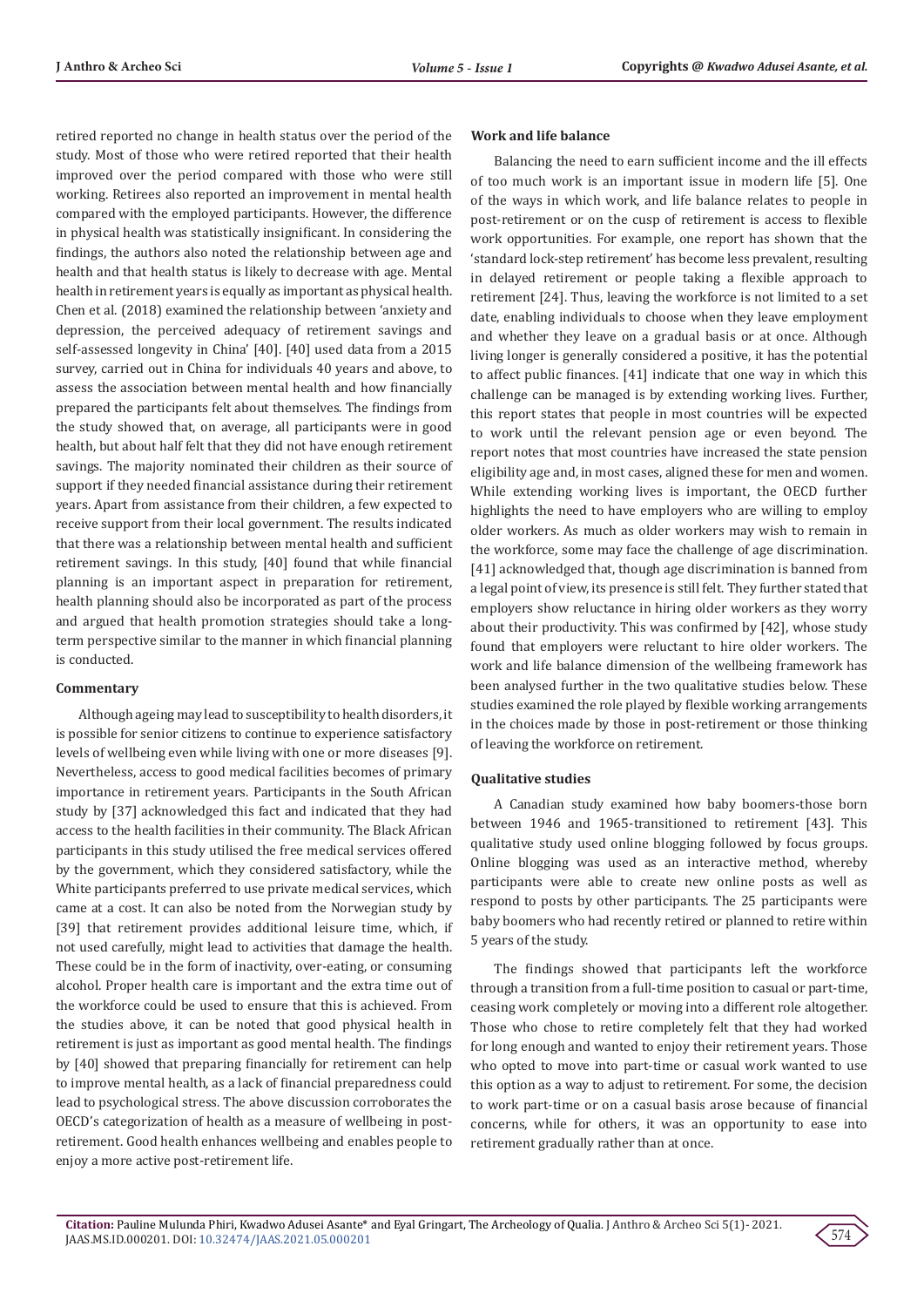In an earlier qualitative study conducted in the United Kingdom, [44] sought to examine the determinants of labour market activity among 60–64 year olds. The study had 96 participants across three contrasting locations and focused on individuals with low– medium incomes, chosen because those with higher incomes would have accumulated good pensions, enabling them to choose when to retire. Flexible work arrangements were regarded as an incentive to encourage retirement-age individuals to keep working. Though the study found that not many participants were interested in working beyond retirement age, for those who were working after retirement or planning to keep working after retirement age, flexible work was their preference. This option was especially attractive to those who had health conditions or were caring for family members.

#### **Commentary**

As can be seen from the two qualitative studies above, many retirement-age workers would like to remain in the labour force beyond retirement date. While they may not wish to keep working on a full-time basis, having flexible working arrangements would enable them to transition to retirement on a gradual basis. These individuals seek to work enough to provide them with their required income but at the same time retain sufficient leisure time for their own personal activities. The two qualitative studies were the only ones identified that met the inclusion criteria of this systematic review.

#### **Education and skills**

Education and skills have a positive effect on wellbeing in retirement [5]. Among other things, education improves employability. For older workers nearing retirement or those who have retired, education and skills benefit their continuation in the workforce or re-entry for those who have retired. For example, [45] contend that older adults with lower levels of education will face challenges in the future as they will be met with competition from younger employees who are better educated. However, this review did not identify any studies on the 'education and skills' dimension in relation to retirement.

### **Social connections**

Social connections are important for wellbeing because humans are social beings for whom personal relationships matter [5]. This dimension of wellbeing is relevant for those in retirement as well as those of working age; as indicated by the OECD report, those over the age of 65 are more at risk of social isolation. Social interaction was identified as a determinant of wellbeing in a study that compared Ghanaians living in Australia and in Ghana [12]. The study participants in Ghana cherished the connections they enjoyed with family and friends while the Ghanaian participants based in Australia wished for those kinds of relationships. [32] also identified social contacts as essential to older people's social wellbeing. The studies below examined the role of social connections in post-retirement individuals in relation to wellbeing.

#### **Quantitative studies**

[46] examined the relationship between retirement and social connectedness, arguing that there is scant research relating to social connectedness towards the end of a career compared with the early stages. For their study, social connectedness was defined broadly as 'participation in social life' (p. 482). Their study drew on data from the German Socio-economic Panel Study (GSOEP) and sought to analyse the connection between when exit from the workforce occurs and how socially connected a person is the study's sample was limited to workers aged 50 and above (capped at 80) as a way of separating retirement from other types of labour withdrawal. Every second year, the primary study included a question on how free time was spent by the participants. The researchers used this information to measure formal participation in social activities such as volunteering in clubs or political organizations. The information was also used to measure informal participation in activities such as social gatherings with relatives, friends, or neighbours. However, [46] admitted that it was not possible to separate work friends from non-work friends.

The results from [46] study showed that there was a relationship between social connectedness and exit from the workforce. However, these effects were dependent on age, and that those older than 60 had a higher propensity to leave the workforce if they had social connections with friends and relatives, which was not observed in people under age 60. The results highlighted the connection between older workers leaving the workforce early to take up leisure time. The authors, however, felt that they could not attribute early exit from the workforce to social connections, arguing instead that there was a possibility that people started taking part in informal social activities in anticipation of retirement. Therefore, they believed that it was possible that early retirement did not occur because of social connection, but rather, that people become more intentional in their social life because retirement was near.

#### **Qualitative study**

This qualitative study carried out by Russell (2004) explored elderly men caregivers and their need for social networks. Although mainly discussing caregivers, this study is relevant to this systematic review as it highlighted the necessity of social connection in the elderly. This study had 30 male participants aged 68–90 years and used open-ended interviews. The participants were primary caregivers to their spouses, who had dementia, and were drawn from diverse geographic backgrounds and environments. Two of the participants were still working part-time while 23 were retired. Eight of the 23 had retired early to take on caring responsibilities. [47] found that, of the 30 participants, most identified with feelings of social isolation and loneliness. The role the participants had taken on as caregivers was challenging, both physically and emotionally. Some had continued their social connections with former workmates, while for others, caregiving responsibilities made it difficult to maintain any social networks. For those who did

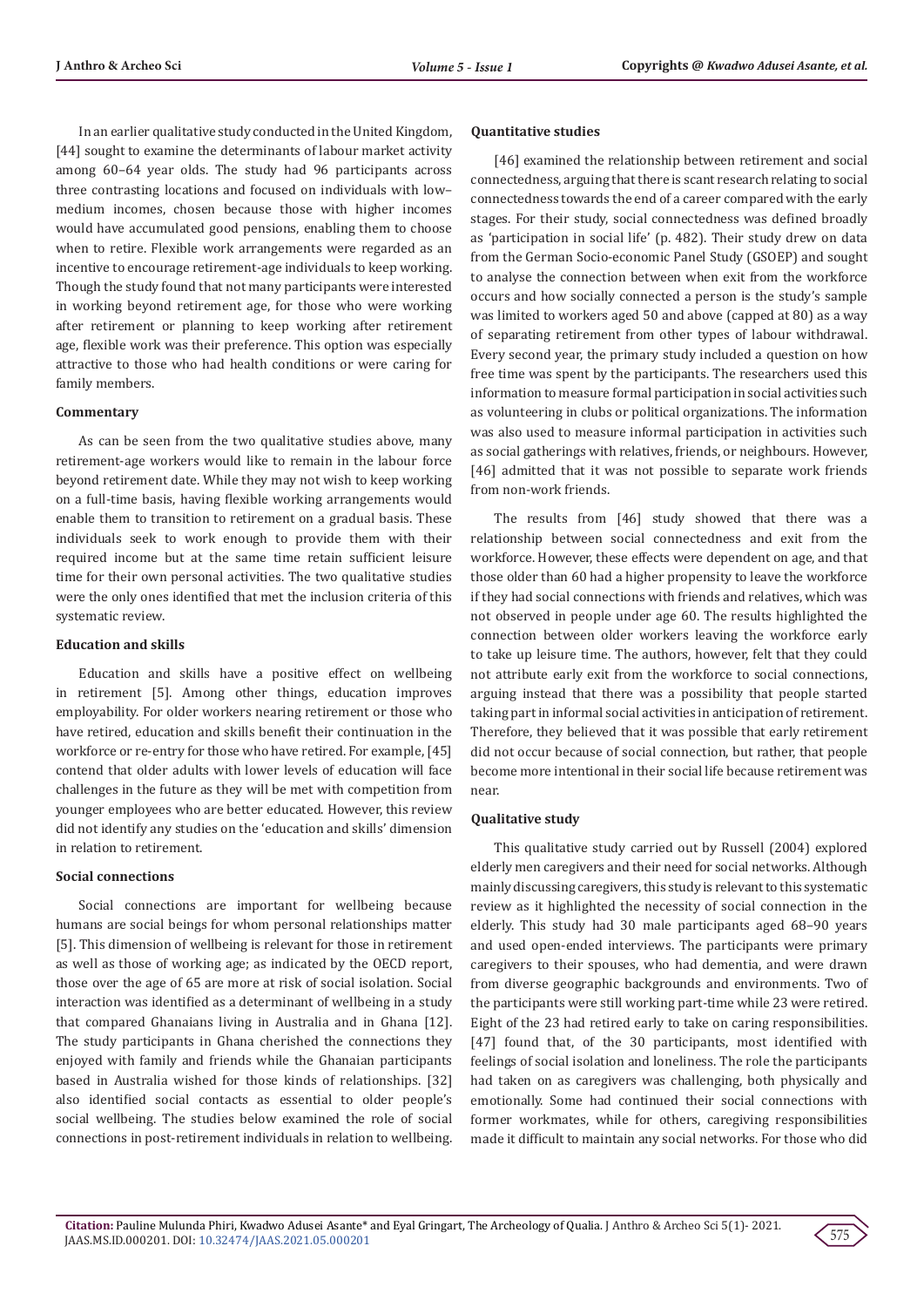not maintain or establish social connections, their role as caregiver was described as stressful and burdensome. Strydom's (2005) study in South Africa referred to 'under health statuses and family relationships. The Black African participants lived in a close-knit family set up with strong family ties and embraced their role as grandparents. In contrast, although the White participants valued their family relationships, they did not have strong family ties; they preferred to 'stay out of the way' of their children, and some rarely saw their grandchildren. The White participants belonged to a luncheon club where they met with other senior citizens on a regular basis. Both groups of participants indicated that the concept of engaging in volunteer activities as a form of creating social connections did not appeal to them.

#### **Commentary**

The studies above affirmed the OECD's dimension of social connection and its importance for retirement-age people. Most retired people find volunteering a means of improving social connections. Literature has shown that volunteering has benefits for volunteers and also provides benefits to society [47]. However, in [37] study, the participants indicated that they did not take part in voluntary work as they did not see the need for it. Some indicated that they had worked hard all their lives and just wanted to rest. Others felt that they had their own struggles to deal with and did not see the need to take part in anything that did not provide an advantage to them. Research participants in [37] study did not identify social isolation as an issue. This could be attributed to the Black African participants maintaining social connections through their strong family relationships, while the White participants met with other aged people on a regular basis at the luncheon club they belonged to. The importance of strong family ties for the Black African participants, in comparison to the White participants, may be attributed to cross-cultural differences. People of African origin are said to be of a collectivistic culture, while those from Western cultures are said to be individualistic [48,49]. Collectivistic culture relates to a system that places others as a part of the individual; for example, working together towards a common goal. In contrast, individualistic culture relates to a set of thoughts and feelings that emphasise the importance of the individual (Markus & Kitayama, 1991 as cited in Constantine et al., 2003).

#### **Civic engagement and governance**

Civic engagement is important for wellbeing as it gives citizens a political voice, allowing them to contribute to decisions concerning the functioning of society. Likewise, good governance ensures that such voices are translated into laws and statues that enhance quality of life [5]. This dimension of the OECD framework is relevant for both retired citizens as well as younger people. However, for this systematic review, there were no studies found that related to this dimension in relation to retirement.

### **Environmental quality**

Environmental quality is important for wellbeing because it affects people's health [5]. This is supported by [50], who states

that a clean environment is important to health and enhances satisfaction with outdoor leisure. For [51], 'environmental quality is an important determinant of individuals' well-being' (p. 14206). This dimension of the OECD framework is relevant to both retirement-age individuals as well as the younger generation. For this systematic review, there was only one quantitative study that met the inclusion criteria, and this is analysed below.

### **Quantitative study**

In their study conducted in Europe, [51]investigated the effects of air pollution on the health status of senior citizens. [51] used sulphur dioxide and ground-level ozone as the air pollutants. The researchers sought to answer the question 'How do individuals value the effects on the environment?' (p. 14206). Instead of being asked about the value they placed on environmental conditions, the participants were asked about the status of their health. Econometric analysis was used to assess how the answers regarding health status shifted because of environmental conditions. Rather than using only one wave of data, the study used panel data to investigate the extent to which air pollution affected health over time. The study used information from the Survey of Health, Ageing and Retirement in Europe (SHARE) database, which consists of data on more than 85,000 people aged 50 or over from 19 European countries. The study confirmed findings from previous research that air pollution has an effect on the health status of individuals in a direct and considerable way. The results also showed that people living in urban areas reported low health status levels, which could be attributed to high pollution levels in urban areas because of pollutants such as high population and traffic. The findings of [51] confirmed similar findings in an earlier study; [52] found a relationship between traffic-related air pollution and death from cardiovascular illness. It was also noted that low levels of health status were more likely among older people because of age-related health factors [51].

#### **Commentary**

This study confirmed that environmental quality is necessary for physical health. However, it is important to note that while air pollution influences physical health of the elderly, age can also be a factor in their low health status levels.

#### **Personal security**

This is a primary element of the wellbeing of individuals [5] and is another important dimension of the OECD framework. Further, Durand (2015) stated that living in surroundings where the likelihood of being robbed is low is important to the wellbeing of citizens. Personal security is relevant for both retired citizens and younger people. However, for this systematic review, there were no studies found that related to this dimension in relation to retirement.

#### **Subjective wellbeing**

Subjective wellbeing relates to how the circumstances that people go through are as important as how they experience those

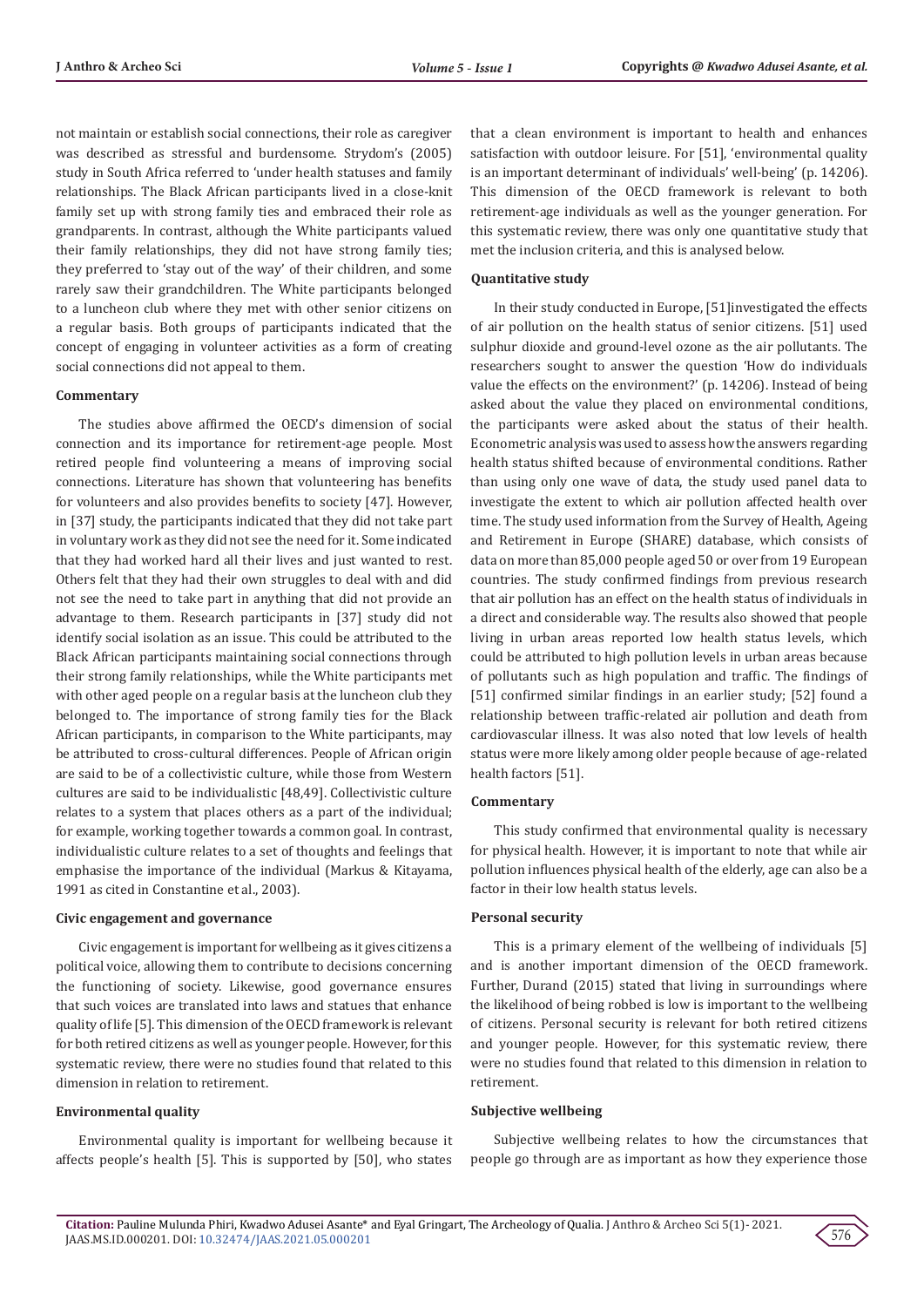circumstances and the view that individuals are the ones who can judge how well their lives are going [5]. Subjective wellbeing incorporates three main components: life satisfaction, positive affect and negative affect. Leaving the workforce may have a positive effect on wellbeing as it reduces stress and increases leisure time. However, it may also lead to reduced wellbeing as workers lose social contacts and their sense of identity [53]. Various studies have discussed subjective wellbeing as a quality-of-life attribute in relation to post-retirement individuals; these are analysed below.

#### **Quantitative studies**

[54] used a sample of 10,275 Germans obtained from the GSOEP to examine the effect of unemployment on life satisfaction. The participants included men and women between the ages of 50 and 70 years. The study included individuals who were either retired or unemployed. The results from the study showed that those participants who retired voluntarily were better prepared for this phase and therefore had no overall drop in life satisfaction. Although these individuals would have experienced a drop in income after leaving work, they were compensated for this loss by gains in other aspects such as leisure time. In another study conducted in Australia, [55] concluded that most individuals did not know what their needs would be in retirement and therefore failed to make adequate provisions for that phase of their lives. The study examined how retirement altered the welfare of retired Australians using three different measures: standard of living, financial security and overall happiness. The study used data from the Household, Income and Labour Dynamics in Australia (HILDA) survey and concentrated on participant responses relating to the 2007 special retirement module. They drew on a sample of 1,344 individual retirees aged 45 years and above. The information obtained was complemented by information from previous waves of the HILDA survey. Those individuals who responded to the retirement module had been retired for an average of 7.4 years. Reasons for retirement varied and included health challenges, work stress, job loss, desire for more leisure time and enjoying a good financial position.

The results from this study showed that most of the respondents felt that their wellbeing in retirement remained the same or improved compared with their pre-retirement period. The majority confirmed an improvement or no change in relation to their standard of living, with only a few reporting a decline. In relation to financial security, more than half the respondents reported no change or an improvement. Regarding overall happiness, more than half reported an improvement while one-third reported no change and only a small number reported a decline. This was attributed to the appreciation of other aspects of retirement such as more leisure time, which was spent with family and other social connections. The reason for retirement had an effect on how people felt about their wellbeing in retirement. For those who retired due to health reasons or job loss and ended up with a lower income in retirement than previously, retirement affected their wellbeing, though not in a significant way. [56] examined the connection between retirement

and subjective wellbeing, focusing on individuals who were close to retirement and those who had retired. The study used data from the US and 15 countries in Western Europe. The data used for the study were drawn from the 2006 SHARE for 14 European Union countries, the 2006 English Longitudinal Study of Ageing (ELSA) for the UK and the 2004 Health and Retirement Study (HRS) for the US. They used a quasi-experimental design to investigate the relationship between subjective wellbeing and quality of life in an international context. The participants were aged between 50–70 years old and were all men, as women in this cohort were believed to have 'a weaker relationship with the labour market' (p. 129).

The subjective wellbeing measures used in the study were life satisfaction and the CASP scale – Control, Autonomy, Selfrealisation, and Pleasure. These components are defined as follows: 'Control is freedom from constraints imposed by family or lack of money; autonomy can be defined as self-sufficiency; self-realization is focused on enthusiasm about the future; and pleasure refers to finding life enjoyable and fulfilling' [56]. Three main findings emerged from this study. The first was a significant improvement in subjective wellbeing in the period surrounding retirement. The second revealed a sharp decline in subjective wellbeing a few years after retirement. The third was a neutral position in subjective wellbeing in those situations where incentives were provided to workers who chose to stay in employment instead of taking early retirement. The rapid decline in subjective wellbeing in the years post-retirement suggests that, at the time of retirement, people go through a honeymoon stage, which is followed by a sharp decline before stability is regained [57].

#### **Commentary**

The above studies indicate that the reason for leaving the workforce influences subjective wellbeing. Those who left work for reasons other than reaching retirement age or by their own choice found that retirement reduced their wellbeing. It can also be seen that having additional leisure time often compensated for the loss in income that came with retirement. While results from quantitative studies can be generalised across the study population, a qualitative study to understand the meanings that people place on subjective wellbeing in relation to retirement is needed [38].

#### **Material living conditions**

Material living conditions is the second pillar of the wellbeing framework; it encompasses income and wealth, job and earnings as well as housing [5]. These dimensions are analysed in detail below.

#### **Income and wealth**

Individual wellbeing is reliant on income and wealth generated by the household as this leads to the ability to meet basic financial needs [5]. Income also leads to greater availability of options regarding lifestyle choices. Although income is not the only determinant of wellbeing, it is important for meeting daily lifestyle expenditure needs such as food and housing [58]. Household wealth, comprised of personal savings as well as inheritances, is also

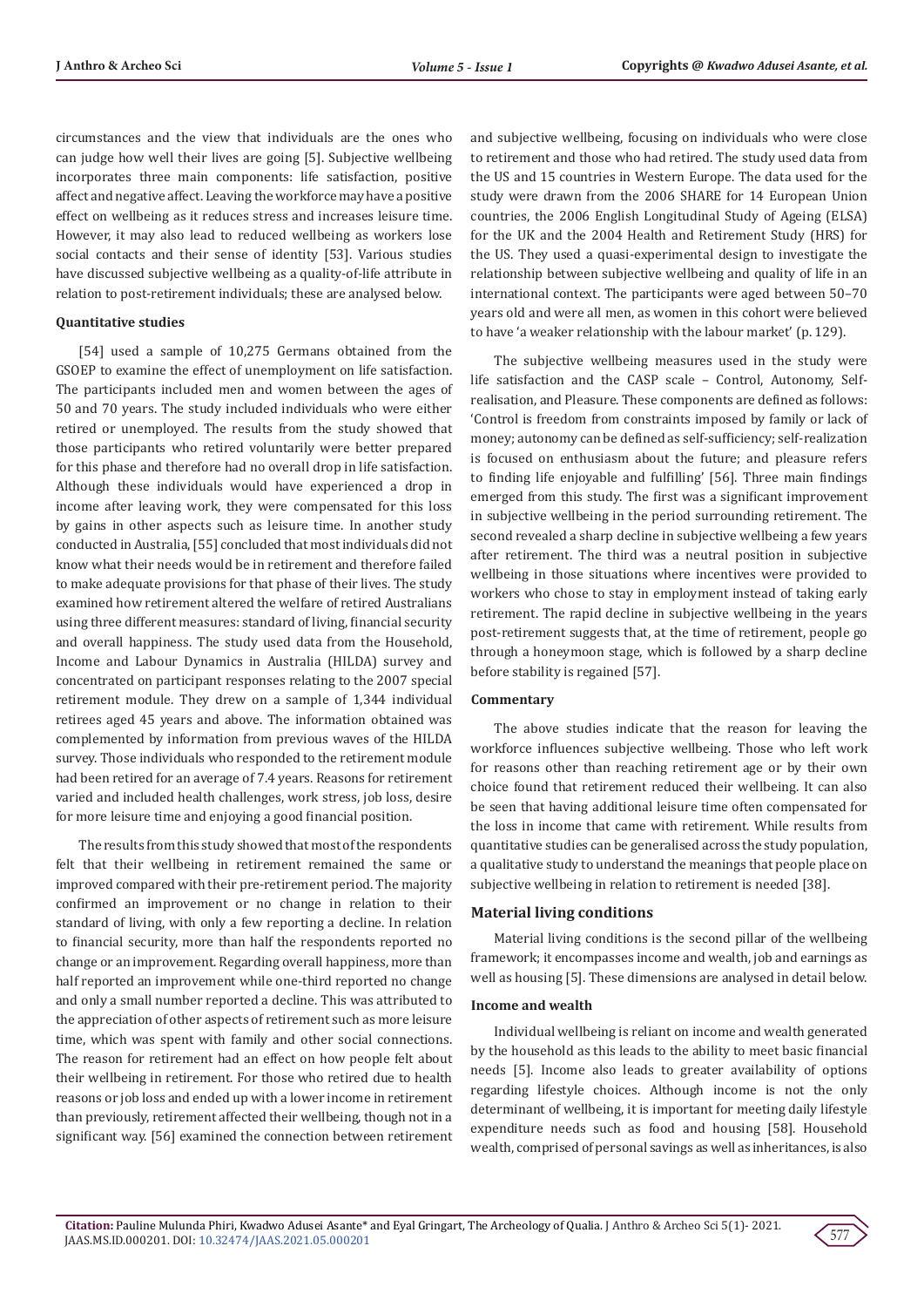important for wellbeing [5]. The OECD further contend that wealth is necessary for ensuring that individuals can sustain their material living standards for a long period. Income and wealth are necessary in retirement, as they are during working lives; though retirees no longer have the capacity to earn an income through employment, their living expenses still need to be met. The literature shows that in high-income countries such as the US, subject to eligibility, one of the main sources of income post-retirement is social security benefits through the government [59]. This income is in addition to pensions through employment schemes and income from personal savings or assets. For sub-Saharan Africa, income sources mainly include 'employment-related, universal and meanstested systems' [60]. Employment-related systems are retirement benefits provided through the employer, universal systems are government benefits provided without taking into account the person's income, employment or means, and means-tested systems take into consideration the person's or family's financial resources. The limitation of both universal and means-tested government payments is that they lack adequate coverage [3]. For example, of the 50 countries covered in the report, only 11 provide either a means-tested or universal benefit program or both [60]. No studies fitting the inclusion criteria of this review pertaining to Africa or any of the developed countries were found in the database search. The only available article was the qualitative study discussed below, which was based on a study conducted in Mexico.

#### **Quantitative study**

The objective of [1] was 'to provide a detailed quantitative description of their [Mexican's aged 50 and over] economic security' (p. 60). The study used data from the Mexican Health and Aging Study (MHAS), which was aimed at individuals aged 50 and above. The study covered the period 2001–2012, longitudinally following the participants aged 50 and older in 2001 and comparing the follow-up data in 2012 to examine the differences in their economic situation. During the period of the study, the Mexican government introduced a non-means-tested pension program that benefited those who were aged 70 and older; this was thereafter extended to those aged 65 and above. At the time of the findings (2012), the minimum age of the participants was 61 years, with an average of 71.3 years. As the respondents moved through the cycle, the composition of their income source changed from job earnings to pension income and family assistance. Income from investments was low, indicating that the value of the financial assets held by the respondents was minimal. The study found that the most vulnerable were women, rural residents and those who were deemed the oldest; this was because these groups had lower income levels and value of assets. The study also found that as this group of people grew older, they became more reliant on financial assistance from family members.

### **Commentary**

Income and wealth as a dimension of wellbeing is relevant post-retirement as it is how retired individuals support themselves during their retirement years. In a developing country such as Mexico, there is much dependence on family assistance for income. This is different from developed countries, where some can draw on government benefits, employment-related benefits and income from investments.

#### **Job and earnings**

The OECD framework identified that having a job and the accompanying income were vital to individual wellbeing [5]. For this systematic review, however, there were no studies found that related to this dimension in relation to retirement. This could be attributed to the fact that jobs and earnings may be considered irrelevant post-retirement. Yet, in countries where there is no mandatory retirement age, individuals have the option to keep working until they feel that they are ready to exit the workforce. For as long as these people continue to work, they will have the ability to continue earning an income.

#### **Housing**

Housing provides shelter, a place to sleep and a sense of security; it is considered a basic necessity [5]. This dimension of the OECD framework also identifies the importance of good housing quality as this has an effect on both physical and mental health status. This is also alluded to by [61], who stated that housing is humanity's basic need in addition to food provision. [61] further states that housing is an indicator of standard of living and of an individual's status in society. In addition, the OECD report indicates that housing costs can be high, potentially affecting the material wellbeing of the household [5]. Housing is a necessity for individuals at different stages of their lives. According to United Nations data, a large number of older persons in developing countries live with their adult children, with only about 10% living alone [26]. In the South African study by [37], housing was one of the areas included in the research; this is discussed below.

#### **Qualitative study**

[37] study investigated the 'beliefs, perceptions and attitudes of two groups of aged males in a semi-urban area of South Africa' (p. 82). This study consisted of two focus groups – one with 12 male participants from the White community and other with 12 participants from the Black African community. The White participants all lived in their own home, either alone or with their spouse. On the other hand, the Black African participants had mixed living arrangements. Of the 12 men, four shared their own home with their spouse, children and grandchildren, two lived with their children in their home, and four lived on their own. Both groups of participants felt that having their own place to live made them feel in control. While the White participants were opened to living in aged care homes, the Black African participants were against the idea. Even when their home was not big, some of the Black African participants shared it with other family members. In contrast, the White participants lived in much bigger homes, either on their own or with their spouse only. This was mainly attributed

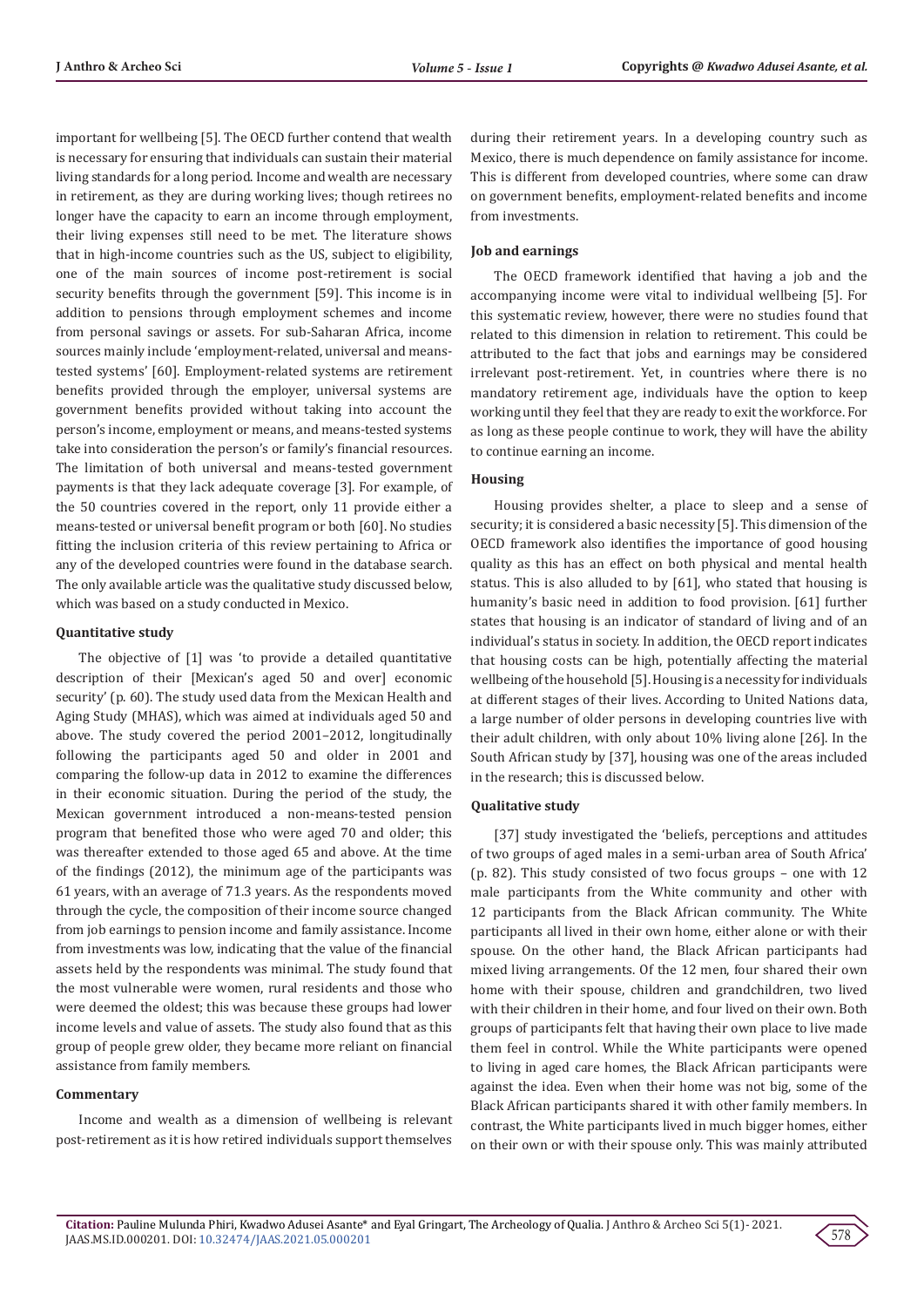to the differences in how the two groups viewed family. While both groups valued family relationships, the Black African participants held family in more esteem; to the extent that sharing their home was part of that family connection. For the White participants, sharing their home with other family members was not something that they cherished; they valued their independence more.

#### **Commentary**

In this study, which compared White and Black African participants living in the same country, housing was indeed a basic need. While both groups preferred having their own place to live as a way of being in control, the Black African participants did not mind sharing their home with other members of the family. This could also be the reason why Black African participants were not open to the idea of aged care accommodation as they probably believed they would be looked after by family members if required.

### **Discussion**

#### **Implications for future research**

This systematic review forms the foundation of a doctoral study of seniors in sub-Saharan Africa. As indicated in this review, the issue of population ageing is a global phenomenon; however, there appears to be insufficient research on this topic in relation to developing countries [1], including nations in the sub-Saharan region. Population ageing is likely to have implications for the wellbeing of senior citizens in the various sub-Saharan African nations. There are also potential policy challenges for governments that will need to be addressed to improve the wellbeing of senior citizens. The future PhD research will seek to contribute to social policy discussions on how sub-Saharan Africans living in Western Australia are preparing for retirement.

### **Research Limitations**

The main limitation of this review is that most literature used was drawn from studies conducted in regions other than sub-Saharan Africa. As indicated by [62], because of the significant differences between the two, many concepts of the Western world cannot be adapted to the African situation. For example, the South African study by [37] highlighted cross-cultural differences between Black African participants and White participants. [1] also noted that it was doubtful whether findings from research done in industrialised countries could translate to developing nations. Therefore, findings from the Western context may not necessarily translate to sub-Saharan African countries.

#### **Data synthesis**

The systematic review methodology was used to investigate how retirement in sub-Saharan Africa has previously studied. It also examined how retirement affects the wellbeing of senior citizens in sub-Saharan African countries. The wellbeing of senior citizens in retirement was analysed using the [5] framework for measuring wellbeing. Of the 16 studies that met the inclusion criteria for this review, only one directly related to sub-Saharan Africa; the other studies were mainly conducted in developed

countries. This does not mean that there has not been any research done regarding retirement in sub-Saharan Africa; however, it may imply that this is an under-researched area, on which more study is required. It could also be related to limitation of the studies identified because of the keywords that were used in the database search. The study that related to sub-Saharan Africa was conducted in South Africa by Strydom (2005) and used the three dimensions of the OECD framework for measuring wellbeing (health status, social connections, and housing). The findings from this study corroborated the OECD's categorization; with social connections and housing, however, there were cross-cultural differences that were noted between the Black African and White participants. With regard to social connections, the Black African participants had strong ties to family, in contrast to the White participants. Relative to housing, the majority of the Black African participants shared their home with their children and grandchildren while the White participants lived on their own or with their spouse.

Although the OECD's framework for measuring wellbeing was not specific to senior citizens, the dimensions under the two pillars of quality of life and material living conditions are relevant to retired people. The findings in this review confirmed that income is not the only measure of wellbeing in post-retirement living and that other elements are important too [30]. Good physical and mental health were identified as vital for wellbeing as these enabled senior citizens to do more in their retirement years than if they suffered poor health. Work and life balance was also identified as important for wellbeing as it provided a way for senior citizens to remain in the labour force beyond retirement date. Work and life balance makes it possible for senior citizens to have flexible working arrangements, enabling them to transition to retirement on a gradual basis. Social connections are necessary for wellbeing; the studies found that most people in developed nations opted for volunteering as a way of improving their social connections. However, this was not the case for the participants in the South African study by [37]. The South African participants did not see the need for volunteering, possibly because the Black African participants had strong family ties while the White participants belonged to a luncheon club, which served as their point of social contact. Environmental quality was identified as necessary for physical health, although it was noted that though air pollution has an effect on the physical health of the elderly, age could also be a factor affecting their low health status. Another important aspect for wellbeing among senior citizens in postretirement was subjective wellbeing. The studies found that the reason for leaving work had an effect on the subjective wellbeing of individuals-those who were forced to leave or left for reasons other than reaching retirement age were found to have reduced wellbeing post-retirement. Income and wealth as a dimension of wellbeing was found to be relevant post-retirement as it provided the means for senior citizens to support themselves during their retirement years. In developed countries, retired individuals were able to draw on government benefits and income from investments as financial support. In contrast, for developing countries, there was much greater dependence on family assistance for income.

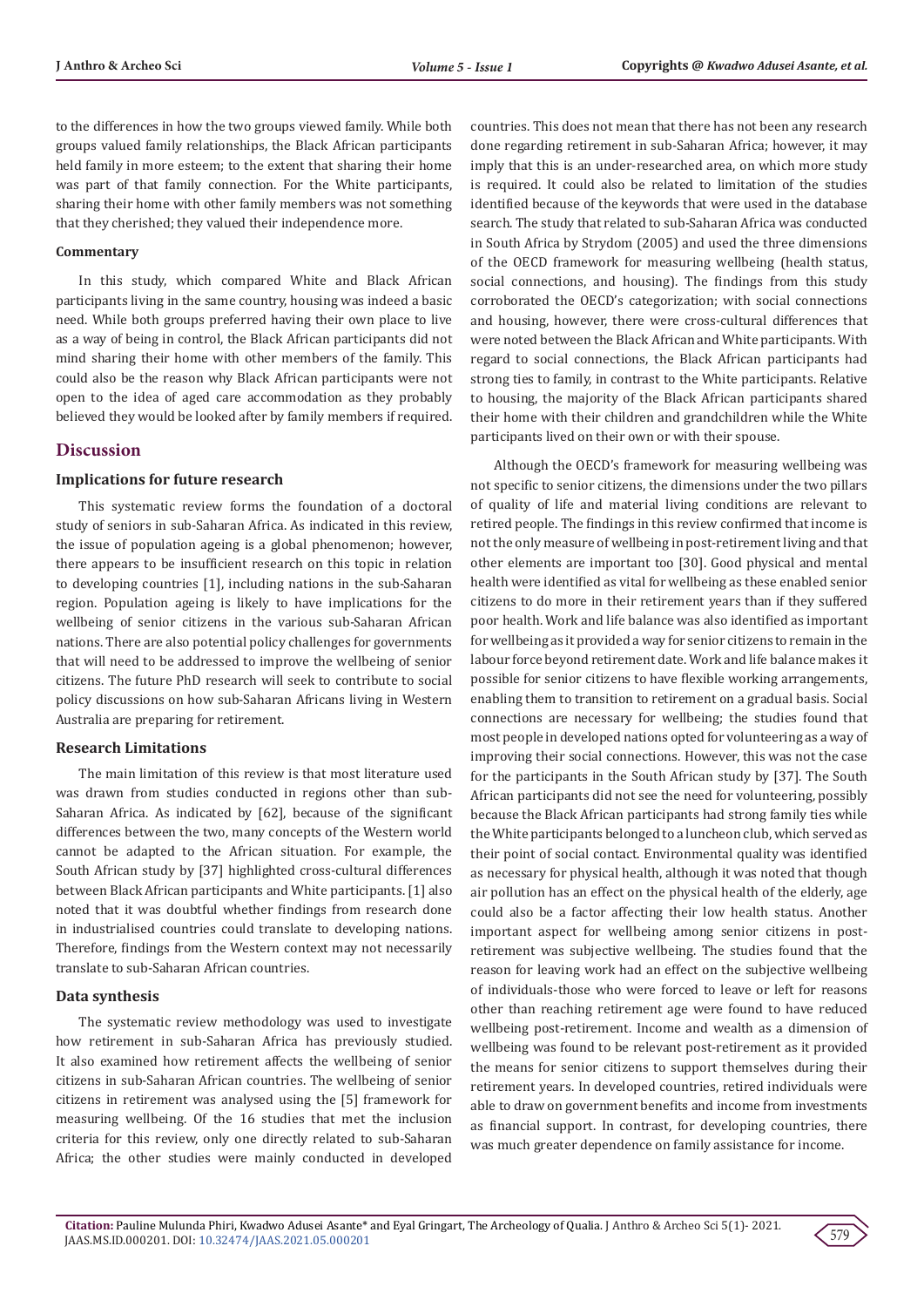Housing is a basic need and essential for the wellbeing of senior citizens. The South African study by [37] found that both the Black African and White participants preferred a place of their own as it gave them control. However, the Black African participants did not have a problem sharing their home with other family members; in contrast, the White participants were not open to this option. All the White participants in the study lived on their own or with their spouse. There were no studies related to retirement for four of the 11 dimensions of the OECD wellbeing measures: education and skills, civic engagement and governance, personal security, and job and earnings. This could be attributed to limitations arising from the keyword database search; alternatively, it could be that, for these aspects of wellbeing, no research has been conducted related to senior citizens or retirement living.

### **Conclusion**

The objective of this systematic review was to understand how post-retirement wellbeing has previously been studied in sub-Saharan Africa. The review was conducted using secondary data from studies conducted based on retirement and the wellbeing dimensions included in the OECD framework. Findings from the studies have been outlined in the discussion section above. This topic will be explored further in future research, to be conducted as part of the main PhD study. Ageing is becoming a vital issue for policy makers, resulting in wellbeing of senior citizens becoming a major focus of research. From the findings of this review, there does not appear to have been much research carried out relating to wellbeing of senior citizens in sub-Saharan Africa. Therefore, research on the wellbeing of senior citizens in that part of the world will aim to fill the gap.

### **References**

- 1. [DeGraff D S, Wong R, Orozco Rocha K \(2018\) Dynamics of Economic](https://pubmed.ncbi.nlm.nih.gov/30250353/) [Security Among the Aging in Mexico: 2001–2012. Population research](https://pubmed.ncbi.nlm.nih.gov/30250353/) [and policy review 37\(1\): 59-90.](https://pubmed.ncbi.nlm.nih.gov/30250353/)
- 2. [United Nations Dept of Economic and Social Affairs \(2016\) Population](https://www.un.org/development/desa/pd/sites/www.un.org.development.desa.pd/files/files/documents/2020/Jan/un_2016_factsheet1.pdf) [Facts No. 2016/1 - Sub-Saharan Africa's growing population of older](https://www.un.org/development/desa/pd/sites/www.un.org.development.desa.pd/files/files/documents/2020/Jan/un_2016_factsheet1.pdf) [persons.](https://www.un.org/development/desa/pd/sites/www.un.org.development.desa.pd/files/files/documents/2020/Jan/un_2016_factsheet1.pdf)
- 3. [Darkwa K, Mazibuko F N \(2002\) Population aging and its impact](https://journals.sagepub.com/doi/abs/10.2190/XTQG-6DXD-9XWE-9X85?journalCode=ahdb) [on elderly welfare in Africa. International journal of aging & human](https://journals.sagepub.com/doi/abs/10.2190/XTQG-6DXD-9XWE-9X85?journalCode=ahdb) [development 54\(2\): 107-123.](https://journals.sagepub.com/doi/abs/10.2190/XTQG-6DXD-9XWE-9X85?journalCode=ahdb)
- 4. Pillay N K, Maharaj P (2013) Population ageing in Africa. Aging and health in Africa p. 11-51.
- 5. (2011) Organisation for Economic Co-operation and Development [OECD]. How's life? Measuring Well-Being. Organisation for Economic Co-operation Development, Paris.
- 6. (2018) World Health Organisation [WHO] Ageing and Health Fact sheet.
- 7. [Amorim S M, de Freitas Pinho França L H \(2020\) Health, financial and](https://www.researchgate.net/publication/342334113_Health_financial_and_social_resources_as_mediators_to_the_relationship_between_planning_and_satisfaction_in_retirement) [social resources as mediators to the relationship between planning and](https://www.researchgate.net/publication/342334113_Health_financial_and_social_resources_as_mediators_to_the_relationship_between_planning_and_satisfaction_in_retirement) [satisfaction in retirement. Current Psychology.](https://www.researchgate.net/publication/342334113_Health_financial_and_social_resources_as_mediators_to_the_relationship_between_planning_and_satisfaction_in_retirement)
- 8. [Aboderin I A G, Beard J R \(2015\) Older people's health in sub-Saharan](https://pubmed.ncbi.nlm.nih.gov/25468150/) [Africa. Lancet 385\(9968\): e9-e11.](https://pubmed.ncbi.nlm.nih.gov/25468150/)
- 9. (2015) World Health Organisation [WHO] World report on ageing and health (9241565047).
- 10. [Mugomeri E, Chatanga P, Khetheng T E, Dhemba J \(2017\) Quality of Life](https://www.tandfonline.com/doi/full/10.1080/08959420.2017.1328952)  [of the Elderly Receiving Old Age Pension in Lesotho. Journal of Aging &](https://www.tandfonline.com/doi/full/10.1080/08959420.2017.1328952)  [Social Policy 29\(4\): 371-393.](https://www.tandfonline.com/doi/full/10.1080/08959420.2017.1328952)
- 11. [Pothisiri W, Quashie N T \(2018\) Preparations for Old Age and Well-](https://journals.sagepub.com/doi/10.1177/0733464816649281)[Being in Later Life in Thailand: Gender Matters? Journal of Applied](https://journals.sagepub.com/doi/10.1177/0733464816649281)  [Gerontology 37\(6\): 783-810.](https://journals.sagepub.com/doi/10.1177/0733464816649281)
- 12. Doh D (2017) Towards active ageing: A comparative study of experiences of older Ghanaians in Australia and Ghana.
- 13. [Suzman R, Beard J R, Boerma T, Chatterji S \(2015\) Health in an ageing](https://www.thelancet.com/journals/lancet/article/PIIS0140-6736(14)61597-X/fulltext)  [world--what do we know ?. The Lancet 385\(9967\): 484-486.](https://www.thelancet.com/journals/lancet/article/PIIS0140-6736(14)61597-X/fulltext)
- 14. [Feldman D C \(1994\) The decision to retire early: a review and](https://www.jstor.org/stable/258706)  [conceptualization. Academy of Management Review 19\(2\): 285-311.](https://www.jstor.org/stable/258706)
- 15. [Bowlby G \(2007\) Defining retirement. Perspectives on Labour and](https://www.researchgate.net/publication/289747766_Defining_retirement)  [Income 8\(2\): 15-19.](https://www.researchgate.net/publication/289747766_Defining_retirement)
- 16. Davis K (2013) The Age of Retirement (AIST-ACFS Research Project, Issue.
- 17. [Maestas N \(2010\) Back to Work: Expectations and Realizations of Work](https://pubmed.ncbi.nlm.nih.gov/24791018/)  [after Retirement. The Journal of Human Resources 45\(3\): 718-748.](https://pubmed.ncbi.nlm.nih.gov/24791018/)
- 18. Wilkins R (2017) The Household, Income and Labour Dynamics in Australia Survey: selected findings from Waves 1 to 15: the 12th annual statistical report of the HILDA Survey. Melbourne Institute of Applied Economic and Social Research.
- 19. [Atalay K, Barrett G F \(2015\) The Impact of Age Pension Eligibility Age](https://www.researchgate.net/publication/254427662_The_Impact_of_Age_Pension_Eligibility_Age_on_Retirement_and_Program_Dependence_Evidence_from_an_Australian_Experiment)  [on Retirement and Program Dependence: Evidence from an Australian](https://www.researchgate.net/publication/254427662_The_Impact_of_Age_Pension_Eligibility_Age_on_Retirement_and_Program_Dependence_Evidence_from_an_Australian_Experiment)  [Experiment. Review of Economics and Statistics 97\(1\): 71-78.](https://www.researchgate.net/publication/254427662_The_Impact_of_Age_Pension_Eligibility_Age_on_Retirement_and_Program_Dependence_Evidence_from_an_Australian_Experiment)
- 20. [MLC Super \(2020\) What is the retirement age in Australia?](https://www.mlc.com.au/personal/blog/2020/12/what_is_retirement_age_in_australia)
- 21. Ngadaya E, Kitua A, Castelnuovo B, Mmbaga B T, Mboera L, et al (2019) PO 8573 Research, mentorship and sustainable development: is retirement age a hurdle to research sustainability in africa? BMJ Specialist Journals.
- 22.(2019) Social Security Administration, Social Security Programs Throughout the World: Africa 2019 SSA Publication No. 13-118903). S. S. Administration.
- 23.(2021) National Pension Scheme Authority [NAPSA]. Revision of Retirement Age. National Pension Scheme Authority.
- 24. [Kojola E, Moen P \(2016\) No more lock-step retirement: Boomers' shifting](https://www.sciencedirect.com/science/article/abs/pii/S0890406515301419?via%3Dihub)  [meanings of work and retirement. Journal of Aging Studies 36: 59-70.](https://www.sciencedirect.com/science/article/abs/pii/S0890406515301419?via%3Dihub)
- 25. Collins English Dictionary (2014) Dictionary. com.
- 26. Ban K (2007) World economic and social survey 2007: Development in an aging world. DESA, New York, USA.
- 27. [Dodge R, Daly A P, Huyton J, Sanders L D \(2012\) The challenge of defining](https://www.researchgate.net/publication/233740458_The_challenge_of_defining_wellbeing)  [wellbeing. International journal of wellbeing 2\(3\).](https://www.researchgate.net/publication/233740458_The_challenge_of_defining_wellbeing)
- 28. [Helne T, Hirvilammi T \(2015\) Wellbeing and sustainability: A relational](https://onlinelibrary.wiley.com/doi/abs/10.1002/sd.1581)  [approach. Sustainable Development 23\(3\): 167-175.](https://onlinelibrary.wiley.com/doi/abs/10.1002/sd.1581)
- 29. [White S C \(2010\) Analysing wellbeing: a framework for development](https://www.tandfonline.com/doi/abs/10.1080/09614520903564199)  [practice. Development in practice 20\(2\): 158-172.](https://www.tandfonline.com/doi/abs/10.1080/09614520903564199)
- 30. [Forgeard M J, Jayawickreme E, Kern M L, Seligman M E \(2011\) Doing the](https://www.researchgate.net/publication/49615198_Doing_the_Right_Thing_Measuring_Well-Being_for_Public_Policy)  [right thing: Measuring wellbeing for public policy 1\(1\): 79-106.](https://www.researchgate.net/publication/49615198_Doing_the_Right_Thing_Measuring_Well-Being_for_Public_Policy)
- 31. Diener E (2009) Subjective well-being. In The science of well-being, Springer p. 11-58.
- 32. Georgiou J (2009) Quality of Life Mind or Matter? An Australian Case Study into the Current and Future Needs of Older People. Lambert Academic Publishing AG & Co KG, USA.
- 33. [Bender K A \(2012\) An analysis of well-being in retirement: The role of](https://www.researchgate.net/publication/228455029_An_Analysis_of_Well-Being_in_Retirement_Causes_and_Effects)  [pensions, health, and 'voluntariness' of retirement. Journal of Socio -](https://www.researchgate.net/publication/228455029_An_Analysis_of_Well-Being_in_Retirement_Causes_and_Effects)  [Economics 41\(4\): 424-429.](https://www.researchgate.net/publication/228455029_An_Analysis_of_Well-Being_in_Retirement_Causes_and_Effects)

580